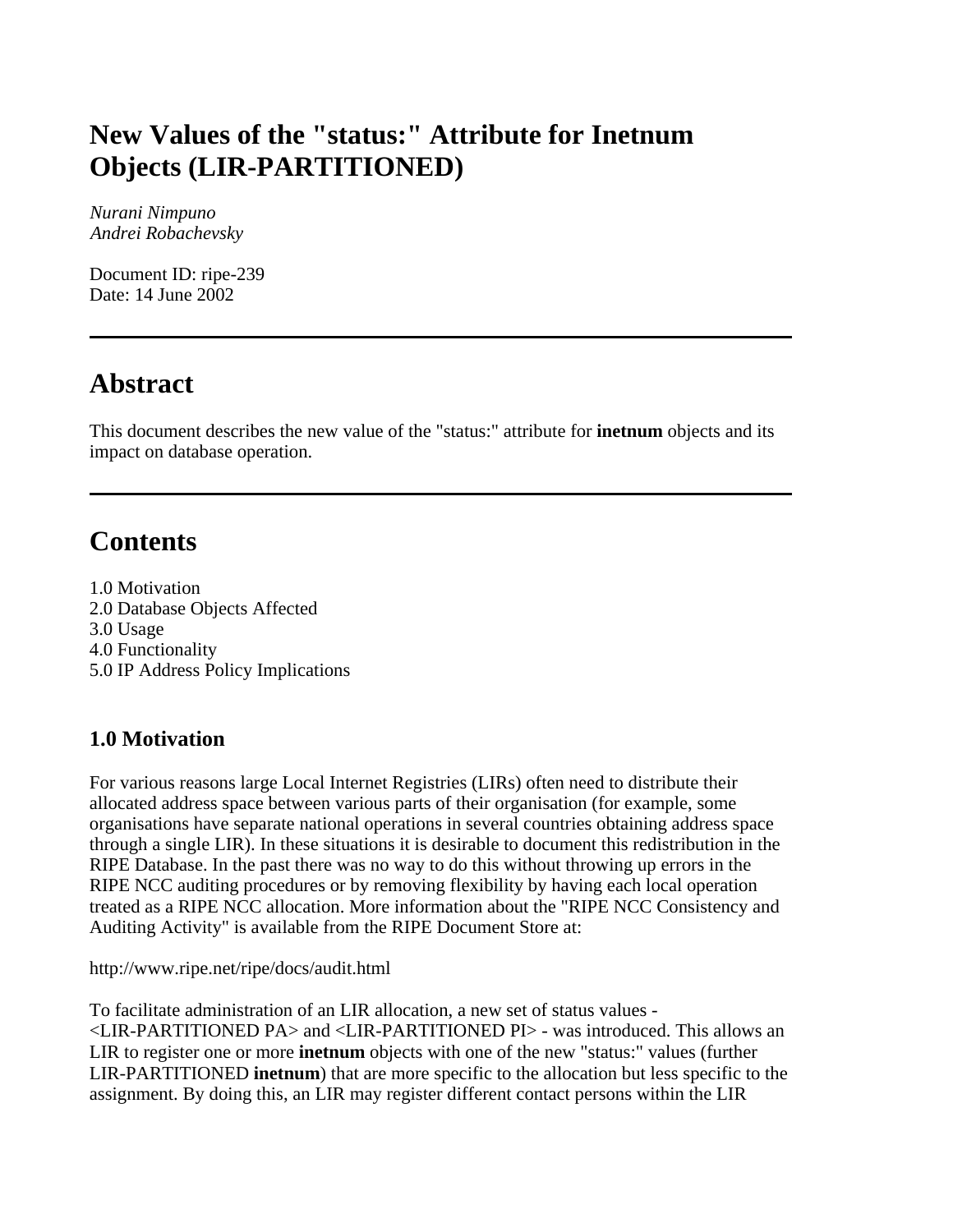organisation for different blocks of their allocated space. It is also possible to restrict changes in the RIPE Database within the LIR's allocated space differently in different blocks of this space.

#### **2.0 Database Objects Affected**

Only **inetnum** objects may have the <LIR-PARTITIONED> "status:" values.

#### **3.0 Usage**

The <LIR-PARTITIONED> feature allows an LIR to document distribution and delegate management of allocated space within their organisation. This is done by creating one or more <LIR-PARTITIONED> **inetnum** objects under the **inetnum** object representing an LIR allocation. These objects may reference different contact information and have different values of "mnt-lower:" and "mnt-routes:" attributes. The "mnt-routes:" attribute delegates authorisation for the creation of more specific **inetnum** and **route** objects in the RIPE Database to different entities in different address blocks within the LIR's allocated space. For example, if we consider the following **inetnum** hierarchy:

| inetnum:       | $192.168.0.0 - 192.168.255.255$ |
|----------------|---------------------------------|
| status:        | ALLOCATED PI                    |
| $mnt-by:$      | RIPE-NCC-HM-MNT                 |
| $mnt$ -lower:  | LIR-MNT                         |
| $mnt$ -routes: | LIR-MNT                         |
|                |                                 |
| inetnum:       | $192.168.0.0 - 192.168.15.255$  |
| status:        | LIR-PARTITIONED PI              |
| $mnt-by:$      | LIR-MNT                         |
| $mnt-lower:$   | DEPT1-MNT                       |
| mnt-routes:    | DEPT1-RT-MNT                    |

Then DEPT1-MNT has the authority of creating more specific **inetnum** and **route** objects within the 192.168.0.0 - 192.168.15.255 range. DEPT1-RT-MNT has the authority to create 192.168.0.0/20 **route** and more specific ones. Please be aware that absence of a "mnt-lower:" attribute will allow anyone to create more specific **inetnum** objects within the address space.

For more information regarding authorisation rules in the RIPE Database, please refer to the RIPE document "RIPE Database Reference Manual" available from the RIPE Document